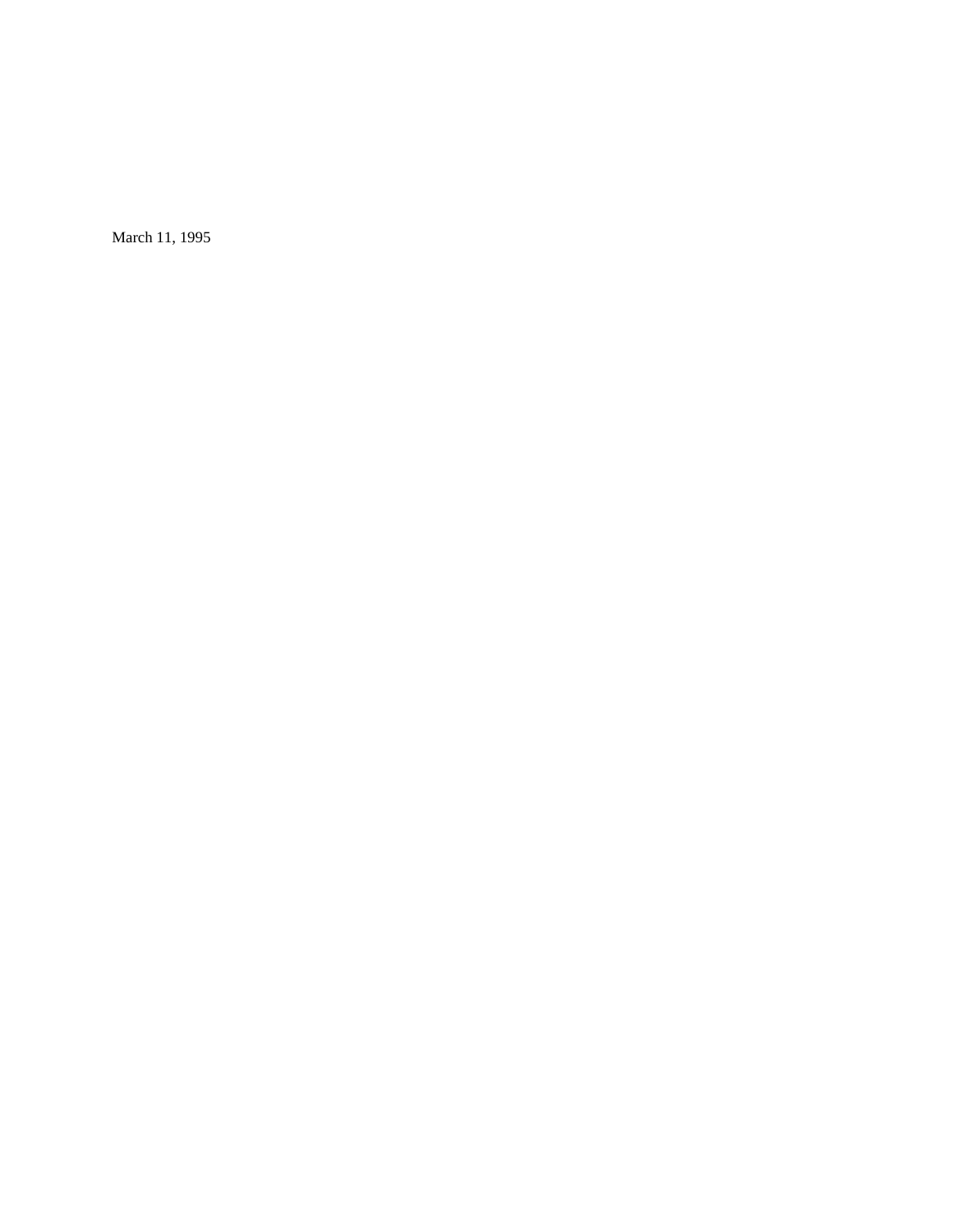# **Development of a Spelling List**

## *M. D. McIlroy*

AT&T Bell Laboratories Murray Hill, New Jersey 07974 Word processing Dictionaries Hashing methods

### ABSTRACT

The word list used by the UNIX spelling checker, *spell,* was developed from many sources over several years. As the spelling checker may be used on minicomputers, it is important to make the list as compact as possible. Stripping prefixes and suffixes reduces the list below one third of its original size, hashing discards 60% of the bits that remain, and data compression halves it once again. This paper tells how the spelling checker works, how the words were chosen, how the spelling checker was used to improve itself, and how the (reduced) list of 30,000 English words was squeezed into 26,000 16-bit machine words.

# **Origin**

Some years ago, S. C. Johnson introduced the UNIX® spelling checker *spell*. His idea was simply to look up every word of a document in a standard desk dictionary and print a list of the words that were not found. A typical short technical paper yielded a residual list of a few dozen correctly spelled words in addition to misspellings and typographical errors. The idea was good, workable, and instantly popular. The only problems were slowness (the program had to scan the entire dictionary) and the coverage of the dictionary.

The vocabulary of the standard dictionary<sup>1</sup> fell short of covering the vocabulary of real documents in two ways: regularly inflected forms were omitted according to custom, and large classes of common words–proper nouns, abbreviations, and new technical terms–fell outside of the chosen domain of the dictionary. Johnson found that simple-minded stripping of plausible suffixes worked well to recognize inflected forms, in spite of the obvious pitfalls of accepting nonwords like *alumnuses* or *lossing.* Thus his program would, given *paraded,* look up *parade* and *parad* as well, and accept it as a word if any of the three forms appeared in the dictionary. Easy as it was to fool deliberately, the spelling checker accepted few misspellings that happened in real life.

The matter of coverage was more difficult. In hopes of broadening coverage, an unabridged dictionary<sup>2</sup> was tried as a standard instead of the desk dictionary–with unfortunate consequences. While the coverage of words that occurred in everyday documents scarcely improved, obscure entries from the unabridged dictionary, such as *yor* and *curn,* often matched mistyped short words.

The important lessons learned from Johnson's work were that false acceptances happened infrequently enough not to impair the usefulness of the idea, and that the spelling checker was sufficiently popular to justify some attention to the problems of speed and coverage. I decided to attack both at once by constructing a shorter list specialized to its purpose, with no unnecessary words. In particular, the derivation rules were to be augmented, and derivable forms were to be dropped from the list. (The desk dictionary contained over 5,000 trivially derived forms in *ly* alone.)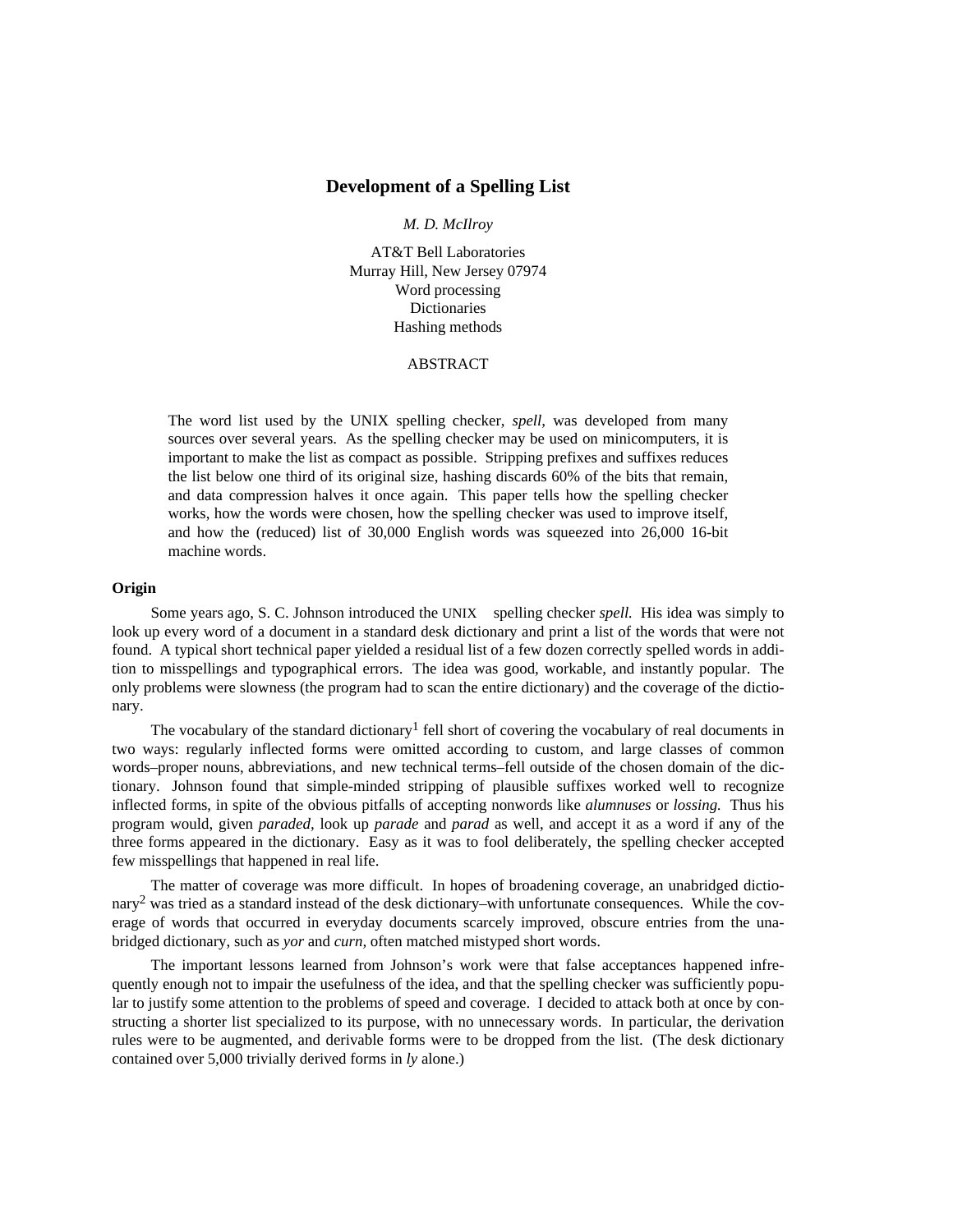# **Today's spelling checker**

The modern spelling checker consists of a sequence of processes:

(1) Split out the words of the document, one per line. This isn't quite as easy as it sounds, for documents in the computer typically contain a liberal admixture of formating instructions. The nasty job of sorting out the real text is done by a program (*deroff*) written by S. I. Feldman and L. L. Cherry.

(2) Cull the words for duplicates by sorting them, preserving case distinctions.

(3) Look the words up in the stop list. If a word, or a stem obtained by stripping prefixes and suffixes, is found on the stop list, attach a stop flag.

(4) Look the words up in the spelling list. If the word has a stop flag, accept (that is, discard) it only if it appears verbatim in the spelling list. Accept a word with no flag if it, or any stem obtained by stripping prefixes and suffixes, appears in the spelling list.

(5) Print all remaining words as potential spelling errors.

The spelling checker examines ''words'' set off by blanks or hyphens, which contain more than one letter, and from which which all leading and trailing punctuation has been stripped. Thus *homeowner, Hofstadter's, 13th,* and *AT&T* get checked, but *N* and *1981a* do not. Embedded punctuation is included, in order to catch run-on typing, as in *Out,damnedspot.* Hyphenated words are split to avoid cluttering the spelling list with innumerable ephemeral combinations like *twelve-ton* and *left-footed.* As a mildly annoying consequence, words like *topsy-turvy* and *helter-skelter* can be accepted only by placing their unwanted components in the list.

In testing a word, any upper-case letters in the spelling list or in the stop list must be matched exactly. A wholly upper-case word will match any case in the lists; and a word with an initial capital will match either a capitalized or an uncapitalized word. Thus typos like *COmmittee* or *mcilroy* will be detected, even if the spelling list contains *committee* and *McIlroy.* No further attempt is made to assure proper use of capitals; in particular, the spelling checker cannot enforce sentence capitals.

The spelling checker is popular with almost everybody who prepares text on machines, good spellers and bad spellers, expert secretaries and hunt-and-peck programmers alike. It gets used about 100 times a week on our department UNIX machine and 50 times on the local computer center's Honeywell 6000. An average run turns up about 15 unknown words. Most of these are actually good words–unusual proper names, abbreviations, mathematical symbols, etc.–but there is plenty of pay dirt: typically half the suspect words are genuinely bad the first time a document is checked; resubmissions of corrected documents bring the overall level of authentic misspellings down near 10% of all reported words.

The number of errors that slip by undetected is more difficult to assess. A new one comes to my attention every few weeks. Some may be blamed on an incautious word list. For example, *id* had to be removed; it often resulted from misfingering *is* on a *qwerty* keyboard and never appeared in its own right. Some errors arise from misuse of homonyms; a word-based spelling checker can hardly be expected to flag *adapt* used for *adept,* much less *Schwartz* for *Swartz.* Others, such as *represenation* and *widerer,* come from too blindly and vigorously stripping prefixes and suffixes. Such examples, however, happen rarely enough that nobody has lost faith in the program.

### **Choosing the word list**

 $\_$ 

There was raw material at hand to get started on the new list: we had on line the Brown corpus<sup>3</sup> of a million words of running text, replete with misspellings and other dubious words. We also had the authoritative unabridged dictionary. The words in the two lists were compared, with the Brown corpus taken as a standard of currency, and the unabridged dictionary as a standard of validity. I included the 1,000 most common last names from a 1,000,000-name phone book that was readily available from my company, and all the given names that occurred in the Brown Corpus.† To these were added the countries of the world, states of the USA, provinces of Canada, their capitals, 100 largest cities of the world, 100 largest cities of

<sup>†</sup> Given names were recognized by comparing capitalized words in the Brown corpus with a published list of 1,300 boys' and girls' names. The latter list had too many obsolescent entries and variant spellings (e.g. *Dian, Diann, Diane, Dianne*) to be admitted on its own.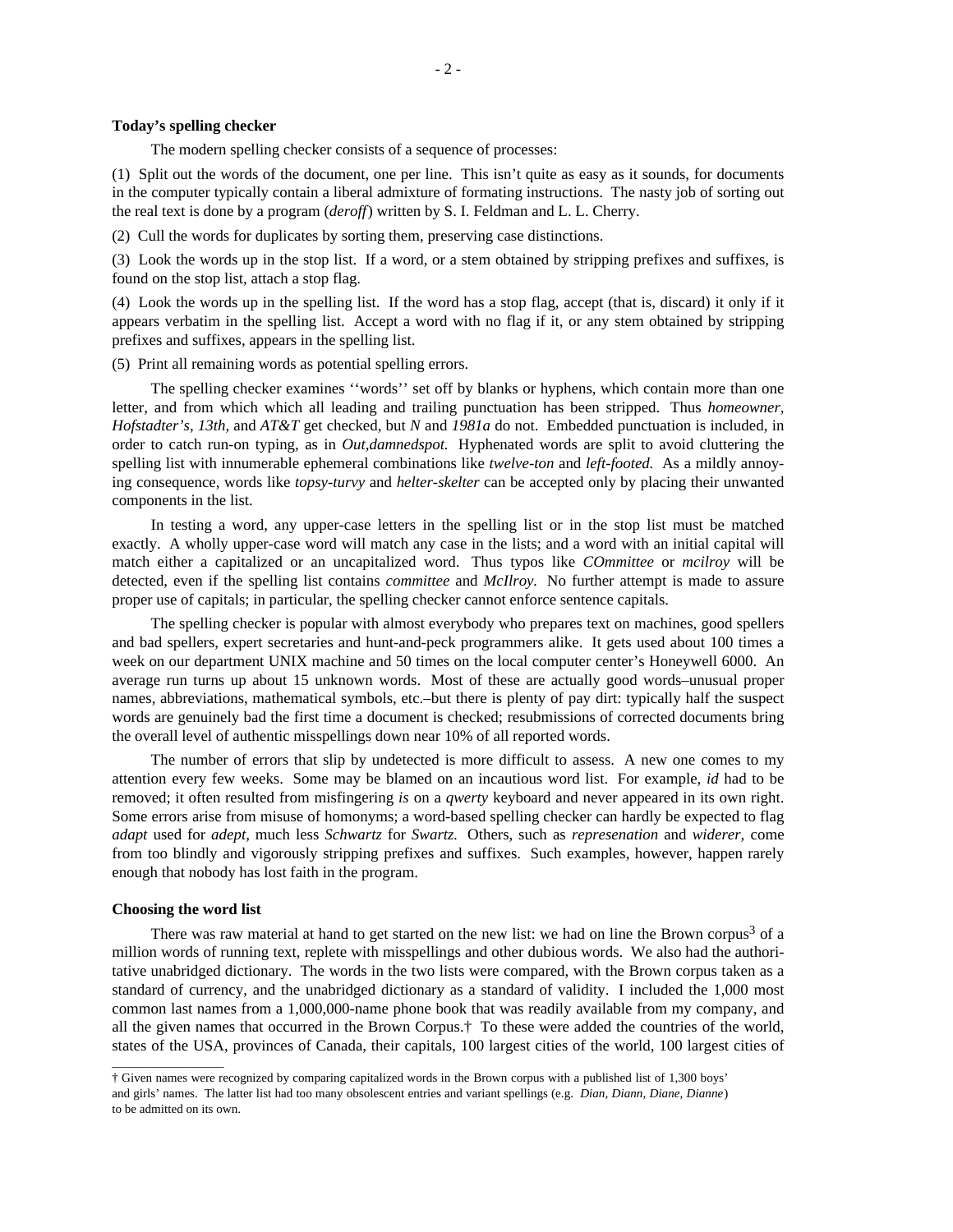the USA, the chemical elements, and a few other such lists. Derivable words were culled: capitalized words that were spelled like uncapitalized words, words with selected suffixes (e.g., *-s, -ment, -ical*) whose stems were also present, and words with selected prefixes (*un-, dis-, non-*). Thus the name *Wells* was unnecessary, as was *Peters* and even *Peter* = *Pete* + *-er.*

The spelling list of some 24,000 words was by then quite effective. It had been made mostly by automatic means and had never been proofread by anybody. (It has been since.) The spelling checker ran twice as fast and questioned fewer good words than it had when the traditional dictionary three times as large was used as a standard. The new list was nevertheless incomplete; some of what it gained over the standard dictionary, mostly in proper names, it lost in various perfectly ordinary words. But the checker could be put to work to improve itself. It was tested against documents already in the computer, and the output was scrutinized for words to add to the list. Copies of the output of all real runs were squirreled away, too.

When the collected output of some 10,000 runs on several thousand modest-length documents had been surveyed for new words, glaring gaps remained. Many ordinary words like *carburetor, lackluster,* and *propound* cropped up very late in the game, and no end was in sight. A check against real dictionaries indicated that a few thousand more words would be needed to make a list thorough enough that obvious oversights would only turn up in a minority of documents; these words were added to the list. Catching all those words in the field, as it were, would clearly have taken hundreds of thousands of runs, on overtly as well as passively selected documents. The exercise drove home the realization of what an enormous amount of text must be absorbed to develop a normal vocabulary, let alone a comprehensive dictionary†. Nevertheless, the field work was indispensable, and produced a thousand unquestionably useful words that don't occur in traditional lists.

With time more prefixes and suffixes were added, as much to cut the size of the list as to improve its coverage. At the same time a ''stop list'' of improper derivatives was developed–again mostly by automatic means–to catch errors such as *thier* = *thy* + *-er* or *presenation* = *pre-* + *senate* + *-tion.* Much of the stop list is given over to identifiable classes of words, notably irregular verbs and polysyllabic verbs that double the final consonant when adding *-ing, -er,* and *-ed*; thus the stop list prohibits *seeked, bited, transmiter, begining,* etc. Of course the correct spellings are in the main list. The stop list made possible the use of reckless derivation rules that would otherwise allow likely misspellings to slip by. For example, the prefix *fore-* could not be included in the checker's vocabulary until the stop list had been strengthened to prohibit errors like *foregather* and *forego.*

Where does one stop in accepting words? Dictionary makers try to cover everything but proper nouns in a broad range of fields. Proper nouns, however, abound in real text; a spelling checker that ignores them will be weak indeed. But there are tens of thousands of proper nouns, especially last names, coming from all the languages of the world, with a bewildering variety of variant spellings. To avoid being inundated, I picked last names almost solely by frequency, which was easy to determine from telephone books. Of course one must admit *Einstein* and *Shakespeare,* but it is not at all clear how objectively to cast the net for such universally famous people.

Some proper names come in natural clusters. Big companies, like *IBM* and *Exxon,* come from the top of the Fortune 500. Book publishers, whose names appear ubiquitously in bibliographies, are another group. Place names have been admitted essentially by rule: oceans, countries, states, capitals and big cities get in, others don't. Planets come in all at once, as do bright stars and major constellations. Mythological characters troop in together from the index to Bulfinch;<sup>4</sup> but other literary characters can't be so neatly classified, and come in somewhat hit-or-miss. As a result of the original method of collection by intersecting the Brown corpus with the unabridged, *Falstaff, Copperfield,* and *Ahab* happen to be in; *d'Artagnan, Raskolnikov,* and *Fagin* are out.

Among variant spellings, I have admitted just one for each word, as it would be unwise to approve wayward mixtures of spelling conventions within any particular document. Thus the common *Johnson* is accepted, the rarer variant *Jonson* rejected. Unfortunately, there is no way to detect a substitution of the

 $\_$ 

<sup>†</sup> Each million words surveyed in preparing the spelling list is equivalent to 5 or 10 books, an amount a not particularly voracious reader might be expected to ingest in a year. Many more than the present few millions of words would have to be surveyed to capture a passable human vocabulary.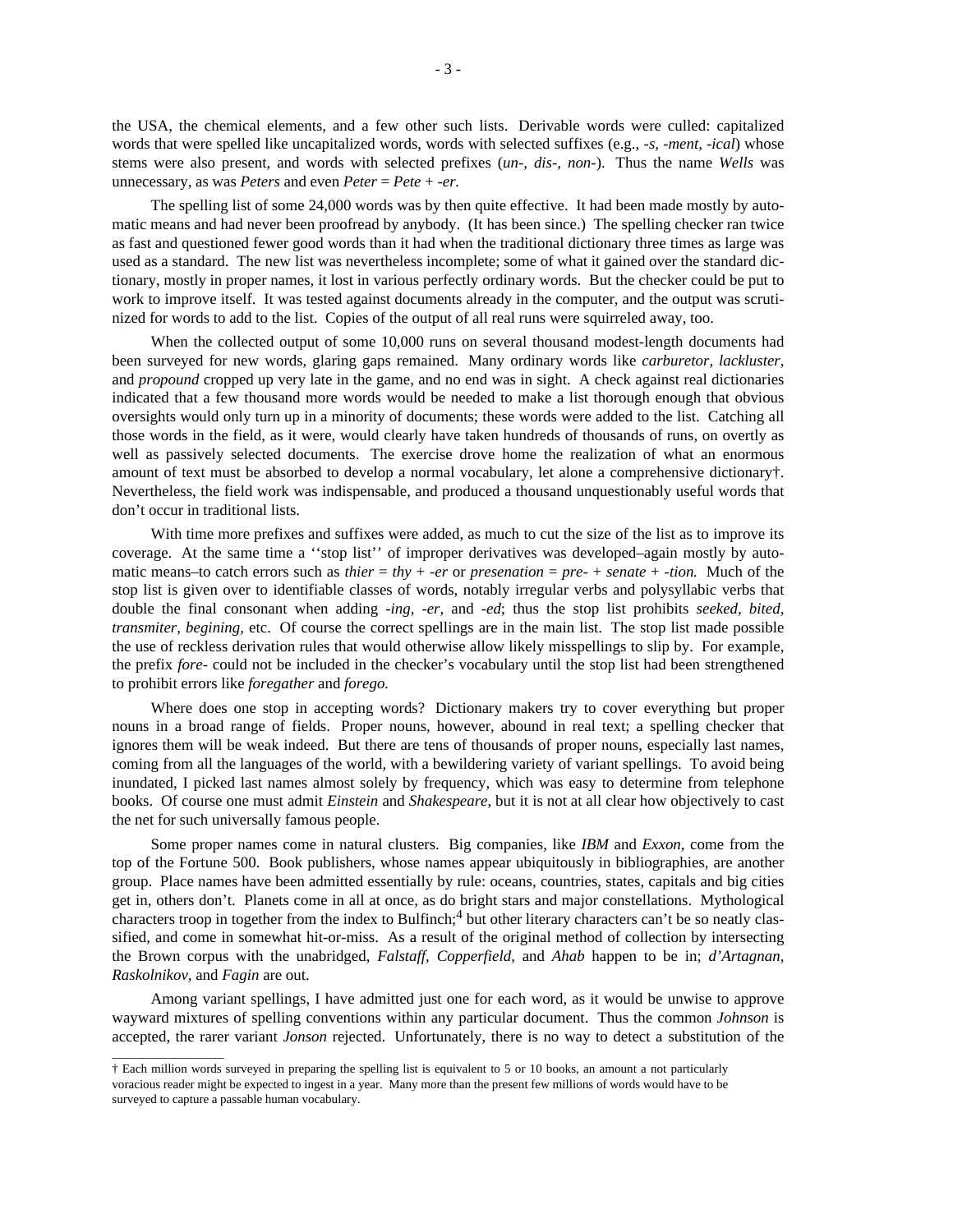common form where a rare variant is really intended.

Aside from proper names, I have chosen between variants strictly by spelling rules. Thus, according to the rule for doubling final consonants in accented syllables, *formated* is to be preferred over *formatted* and *traveled* over *travelled,* even though all these spellings are generally acceptable. This policy also picks (by the rule that *-e* is dropped only before vowels) *judgement* and *acknowledgement* over the self-conscious alternatives *judgment* and *acknowledgment,* which are customarily preferred in American spelling. (Fowler<sup>5</sup> approves this choice.) For the same reason, *aging* and *movable* are preferred over *ageing* and *moveable.†*

Because it is so difficult to know where to stop, I have taken a hard line with the nearly limitless vocabularies of chemistry, medicine, biology, botany, and mineralogy. The chemical elements have been accepted, but very few compounds. Common anatomical names like *spleen* and *jaw* are in, but not latinate names like *ulna* and *villi;* and similarly with diseases: *measles,* but not *schistosomiasis.* From an early attempt to cover common, but not scientific, names of animal and plant species, taking Palmer<sup>6</sup> as an authority, I have retreated now to accepting only very familiar species, *lion* and *oak,* but not *aardvark* and *chinquapin.* Because laymen's knowledge of these vocabularies tends to be spotty, any reasonably thorough list will contain dozens, if not hundreds, of words unfamiliar to any given person. Adjectives peculiar to the chemical and life sciences, such as *obovate* and *cerebrospinal,* have also been omitted. The spelling checker would be more useful in a chemical or medical department if it knew more prefixes such as *methyl-, oxy-, cerebro-,* and *radio-.* But that would not be enough; hundreds of new words would be needed too.

To the spelling list used in my own department I have added some 550 parochial words, about 2% of the total vocabulary. Most of these are proper names: the people who use the machine, and authors like *Knuth* and *Wirth,* whom we, but not people from other fields, refer to frequently. Some are jargon of our trade: *kludge, opcode,* and *quicksort;* some are technical abbreviations: *CPU, EE;* some are important companies in our field: *Intel, BBN.*

The degree to which it covers a real dictionary, Webster's collegiate, was determined by running *spell* on the dictionary itself. Ignoring proper names, for which the dictionary's criteria differ markedly from *spell's,* the 25,500 noncapitalized words in *spell's* list covered 47,000 of Webster's 68,000 words. The spelling list contains some 1,000 words (*phonon, vii, zilch, defuse, backfill,* etc.) literally and covers by derivation many obvious compounds (*nondisclosure, preprocessor, unproved, deflatable, electrooptical,* etc.) that are not in the dictionary at all. Because it was constructed by reduction from an unabridged dictionary, it also contains some root words (*librate, figurate,* etc.) that are not in the collegiate, although their common derivatives (*libration, figurative*) are. As most nouns come in singular and plural, verbs in singular, plural, past, and progressive, and adjectives often in positive, comparative, and superlative, dictionary words typically cover two English tokens. I infer, therefore, that the noncapitalized words in the spelling list cover about four tokens of English apiece–well over 100,000 in all.

## **Affixes**

 $\_$ 

The spelling checker knows approximately 30 suffixes and 40 prefixes. Words are looked up by successively stripping suffixes, and within the suffix-stripping loop, by successively stripping prefixes until an exact match is found. Prefixes (at least those handled here) may be stripped mindlessly, but suffixes are another matter. Fortunately, we are interested only in soundness of results, not of method. Silly derivations like *forest* = *fore* + *-est* are perfectly acceptable, and even welcome. Anything goes, provided it makes the list shorter without impairing its discriminatory power. Still, as the rules listed in Appendix A show, different suffixes interact with each other to make stripping them a task of some delicacy. See, for example the set of rules for words in *-ly,* where *possibly, correctly,* and *handily* all need different treatment.

To forestall false derivations like *maping*→*map,* a suffix that begins with a vowel is not stripped when that would leave a monosyllable ending with vowel-consonant. If, however, stripping such a suffix would leave a monosyllable with a final doubled consonant, one of the consonants may need to be stripped

<sup>†</sup> In the case of *programming,* I have strayed from the rules, only because I belong to the computer programming crowd rather than the programed learning fraternity.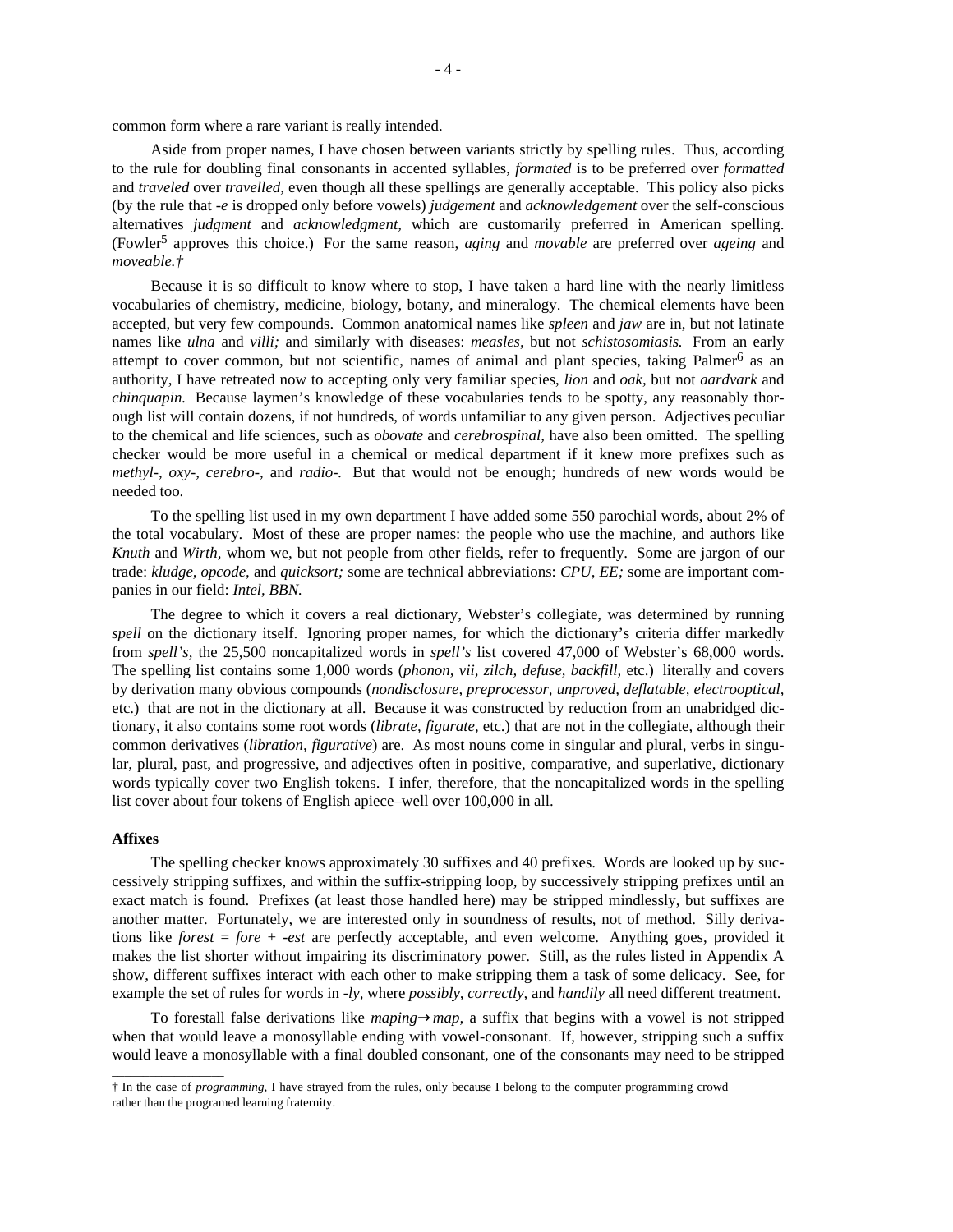too. Both the doubled and undoubled stems are tried, to insure finding derivations like *mapping*→*map* as well as *buzzed*→*buzz*. The pertinent monosyllables for this rule are sets of letters containing exactly one vowel and not ending in *x* or *w.* Thus *fad* and *ten* are pertinent monosyllables, *neat* and *mix* are not. This rule, as do all the rules, may cause the spelling checker to try nonsense, such as *buz* as well as *buzz* as a possible stem for *buzzed.* Usually harmless, such false tries have been put on the stop list when they give improper derivations that come out too close to real words (e.g., *fadded* instead of *faded*)

Only minimal care need be taken in stripping prefixes, of which a complete list appears in Appendix B. They may be recognized in any order provided only that *under-,* when present, must be stripped in preference to *un-.* Certain common prefixes, notably *in-* and *de-,* are missing from the list. These prefixes are just too unreliable; *in-* is confusable with *un-,* to say nothing of requiring special treatment when prefixed to words beginning with one of *l, m, p,* or *r,* as in *illicit, immeasurable, impossible,* and *irrepressible.* Many words beginning with *de-* are not derived by prefixing at all; this prefix is not as productive as it might seem.

Some of the prefixes invite false derivations for likely typos such as *enbed, forego, antiroom, unpossible* and *dispair.* A particularly insidious class of errors crops up from admitting prefixes that are also words, for then missing spaces yield acceptable words: *outof, underthe, overand.* A few such prefixes were adopted only after considerable soul-searching when actual counts showed that they would significantly shorten the list. A similar problem exists with the suffixes *-ship, -hood,* and *-like.* All of the examples in this paragraph, and many more words like them, have been placed on the stop list.

# **Improvement**

UNIX software tools helped build the spelling checker. Whenever a new suffix was adopted, I would follow a standard drill to cull out redundant entries in the spelling list and to strengthen the stop list against new classes of errors caused by stripping that suffix.

As an example, consider the suffix *-er.* Using the UNIX utility *grep,* all words ending in *-er* were selected from the spelling list. With the text editor, two prospective stem words were constructed from these by stripping *-r* and *-er* in turn. *Spell* itself determined which of these stems were not in the spelling list. The utility *comm* (for finding the members that two lists do–or do not–have in common) complemented the list of bad stems with respect to the list of all prospective stems; the result was a list of stems whose *-er* derivatives had become superfluous. Those derivatives were reconstructed with the editor, and the final list was expunged from the spelling list by using *comm* once again. At various times in the process, the lists had to be sorted.

I printed many of the lists, which seldom ran to more than a few multicolumn pages, and scanned them in search of ideas for improvement. In this way were spotted derived words whose stems were missing from the spelling list; the stems would go in and the derivatives would be discarded. Some words turned up, for example *bookkeeper* and *homemaker,* with hypothetical stems that could be safely added to the spelling list. Thus *bookkeep,* an unlikely typo, covers two derivatives, *bookkeeper* and *bookkeeping,* for the price of one. Once the pattern had been noticed, dozens of similar words were searched out automatically.

Improving the stop list was a trickier matter, for the task here was to find attractive nuisances, nonexistent words that could plausibly surface as misspellings or typing errors and would be derivable from stems in the spelling list. For example, blind stripping of *-er* would accept *beginer, transmiter, armer, reflecter, grammer, lader,* and *baner,* which are typical examples of typos or spelling errors that happen in real life. Full-scale dictionaries, though not perfect as spelling lists, were an invaluable help. Having identified *grammer* as a plausible error, I asked whether the unabridged dictionary contained any other words in *-ar,* the *-er* analogue of which could be falsely derived, and turned up almost 2,000 others, including *agar, familiar, granular,* and *polestar.* These boiled down to fewer than 90 upon casting out derivatives like *subglobular* and words like *dinar* that have a legitimate *-er* analogue. Words of the *armer-reflecter* class were discovered similarly. Words of the *beginer-transmiter* class were identified in yet another way. A pronouncing dictionary was searched (again with the UNIX *grep* utility) for verbs ending in vowelconsonant and accented on the last syllable. The naive *-er* (also *-ed* and *-ing*) derivatives of these words joined the stop list. At the same time, versions with properly doubled final consonants, *beginner* and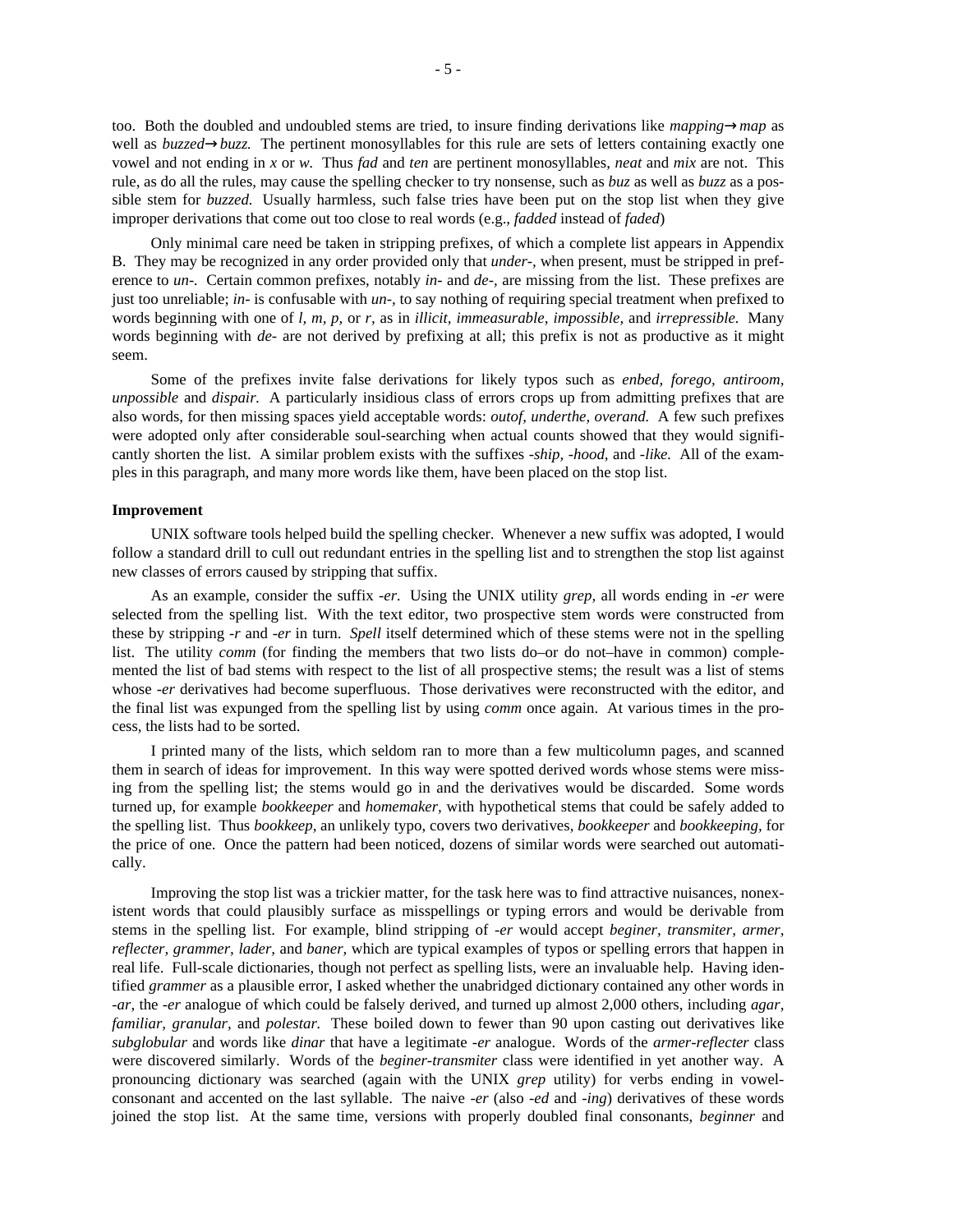*transmitter,* were added to the spelling list if their stems were there.

The stop list saves far more space than it costs. For example, some 350 *-er* words occur in the stop list. But the suffix *-er* covers about 3,300 words of the collegiate dictionary and certainly more of the unabridged, so this one suffix saves about 3,000 words net. Though not all affixes are so productive, shifting the burden from the 30,000-word spelling list to the 1,300-word stop list generally helps to ease the pressure of limited address space.

The following list exemplifies most categories of words on the stop list. In general, one representative of each category had to be thought up, or discovered by a sharp-eyed user; the rest could usually be collected by automatic construction from the spelling list, correlation with dictionaries, and inspection of the resulting lists.

| barly       | $bar + -ly$ , should be <i>barely</i> or <i>barley</i>                                |
|-------------|---------------------------------------------------------------------------------------|
| bursted     | $burst + -ed$ , should be <i>burst</i>                                                |
| Floridan    | $Florida + -an$ , should be Floridian                                                 |
| dispair     | $dis$ - + pair, should be <i>despair</i>                                              |
| duely       | $due + -ly$ , should be <i>duly</i>                                                   |
| enbattle    | $en - + battle$ , should be <i>embattle</i>                                           |
| invertion   | $invert + -tion$ , should be <i>inversion</i>                                         |
| foreswear   | $fore$ + swear, should be forswear                                                    |
| telenet     | tele- $+$ net, should be Telenet                                                      |
| bes         | $be + -s$ , short compound, can result from mistyping <i>best</i> , <i>bed</i> , etc. |
| antiroom    | <i>anti-</i> + <i>room</i> , should be <i>anteroom</i>                                |
| axises      | $axis + -es$ , should be <i>axes</i>                                                  |
| counterfit  | <i>counter-</i> $+ fit$ , should be <i>counterfeit</i>                                |
| counterto   | $counter + to$ , should be <i>counter to</i>                                          |
| unoffensive | $un-+$ offensive, inoffensive is preferred                                            |
| transmiter  | <i>transmit</i> $+$ -er, should be <i>transmitter</i>                                 |
| sensable    | sense + -able, should be sensible                                                     |
| speciality  | <i>special</i> + <i>-ity</i> , should be <i>specialty</i> in American usage           |

# **Hashing**

 $\_$ 

The spelling list, whose clear text runs to about 250,000 bytes, is accessed randomly.† This in itself suggests hashing; but much more significant is the possibility that a hashed version of the dictionary may be small enough to fit comfortably in main memory. Moreover, if the hash space is sufficiently sparsely populated, it may be possible to discard the clear text entirely, at the price of occasionally accepting a bad word. If the probability of such an error is kept as low as 1 in 2000, then since typical rough drafts rarely have more than 20 bad words, a mistake will be accepted in about 1 in 100 documents, an error rate that is minuscule compared to the incidence of undetectable errors such as *an* for *and* or *form* for *from.*

Floyd and Gill explicitly proposed this use of hashing,<sup>7</sup> but the main idea had been hinted at long before in Morris's classic paper on scatter storage techniques, where he said of it, ''No one, to the author's knowledge, has ever implemented this idea [throwing the original data away], and if anyone has he might well not admit it."<sup>8</sup>

Two different hashing methods have been implemented. The first, based on a simple superimposed code scheme first proposed by Bloom,<sup>9, 10</sup> was supplied by D. M. Ritchie and succeeded in encoding a 25,000-word list into 50,000 bytes. A more elaborate method, in which values of a conventional hash function are represented in a differential Huffman code, squeezed 30,000 words into 52,000 bytes. The stop list is handled by the same method in a different process.

Data compression of the spelling list itself may be an alternative to hashing, since relatively easy techniques suffice to compress an alphabetized list significantly.<sup>11</sup> A sophisticated compression scheme of R. H. Hardin's came within 20% of the size of the second hashing technique, and took only about 50%

<sup>†</sup> Even though the input words have been sorted to cull duplicates, the spelling list is not consulted in sequential order, because the alphabetic order of the input may be destroyed by stripping affixes.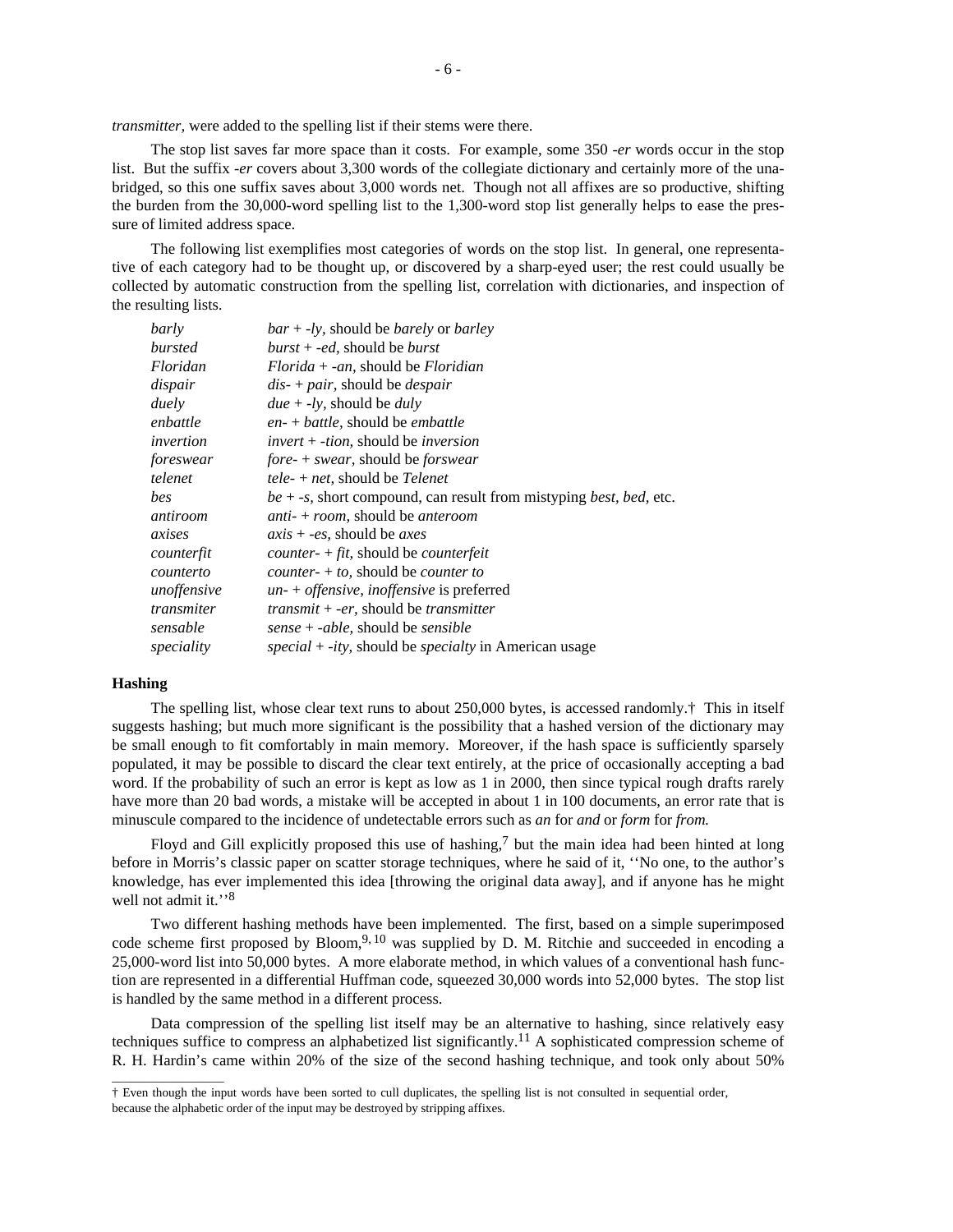longer to decode;<sup>12</sup> neither figure is enough to rule out such error-free encodings on a more capacious machine.

The next two sections discuss the two hashing methods; Appendix C reviews the infinite Huffman code used in the second method.

### **Superimposed codes**

Superimposed coding spatters each entry randomly across a large bit table so thoroughly that the hash values cannot be reconstructed from the table. Let an *N*-bit table be initially clear. For each entry, compute *k* independent hash functions into the range 0 to *N* − 1, and set the corresponding bits of the table to 1. To probe the table, ask whether all *k* designated bits are 1. Remainders modulo the *k* largest primes less than *N* constitute a convenient and effective set of hash functions. As the last few bits of the hash table do not pull full weight in this scheme, the table is effectively a little shorter than *N* bits.

To convey maximum information, i.e., to achieve a minimal error rate for a given number of entries, the bits of the table should take values 0 and 1 with equal probability. The probability  $q$  of a bit being 0 is

$$
q = \left[1 - \frac{1}{N}\right]^{km} \approx e^{-km/N},
$$

where *m* is the number of entries; *q* becomes  $\frac{1}{2}$  when

$$
k = \frac{N}{m} \log 2.
$$

The probability of false acceptance in this instance is

$$
(1 - q)^k = 2^{-k}.
$$

For the then 25,000-word list hashed into 25,000 16-bit words, or 400,000 bits, the optimal number of hash functions was  $k = 11$ , and the probability of false acceptance was less than 1 in 2,000 tries.<sup>†</sup> Experience showed, however, that 25,000 words wasn't enough; almost every run turned up some worthy new word. To go further, without increasing the hash table size or error rate, the table had to be compressed more tightly.

### **Compressing conventional hash**

If each entry of a *v*-member vocabulary is hashed into *b* bits, and only the hash values are remembered, then the probability of false acceptance will be the probability of accidentally hashing into a good value, namely  $v/2^b$ . A desirable vocabulary size for a spelling list is about 30,000, or roughly  $2^{15}$  words, a desirable error rate about 1 in  $2^{12}$ ; thus an appropriate hash value size is 27 bits.

How can  $2^{15} \times 27$  bits of hash values be jammed into the PDP11's addressable memory of  $2^{15} \times 16$ bits? First, let us ask how well we might expect to compress this information. There are

$$
\begin{bmatrix} 2^b \\ v \end{bmatrix}
$$

possible sets of *v* distinct hash values, so

 $\_$ 

$$
\log_2\left(\frac{2^b}{v}\right) \approx v[b - \log_2(v/e)]
$$

bits should suffice to encode such sets. In our case where  $v = 30000$  and  $b = 27$ , this works out to 13.57 bits per entry–small enough to fit!

When the values are listed in order, the mean first difference, *a*, is given by  $a = 2<sup>b</sup>/v$ , so differences

<sup>†</sup> *Spell* makes about 1<sup>1</sup> ⁄<sup>2</sup> tries per word. In the rare worst case, a word may be tried first in all caps, then in two capitalizations–initial and none–times the number of prefixes times the number of suffixes.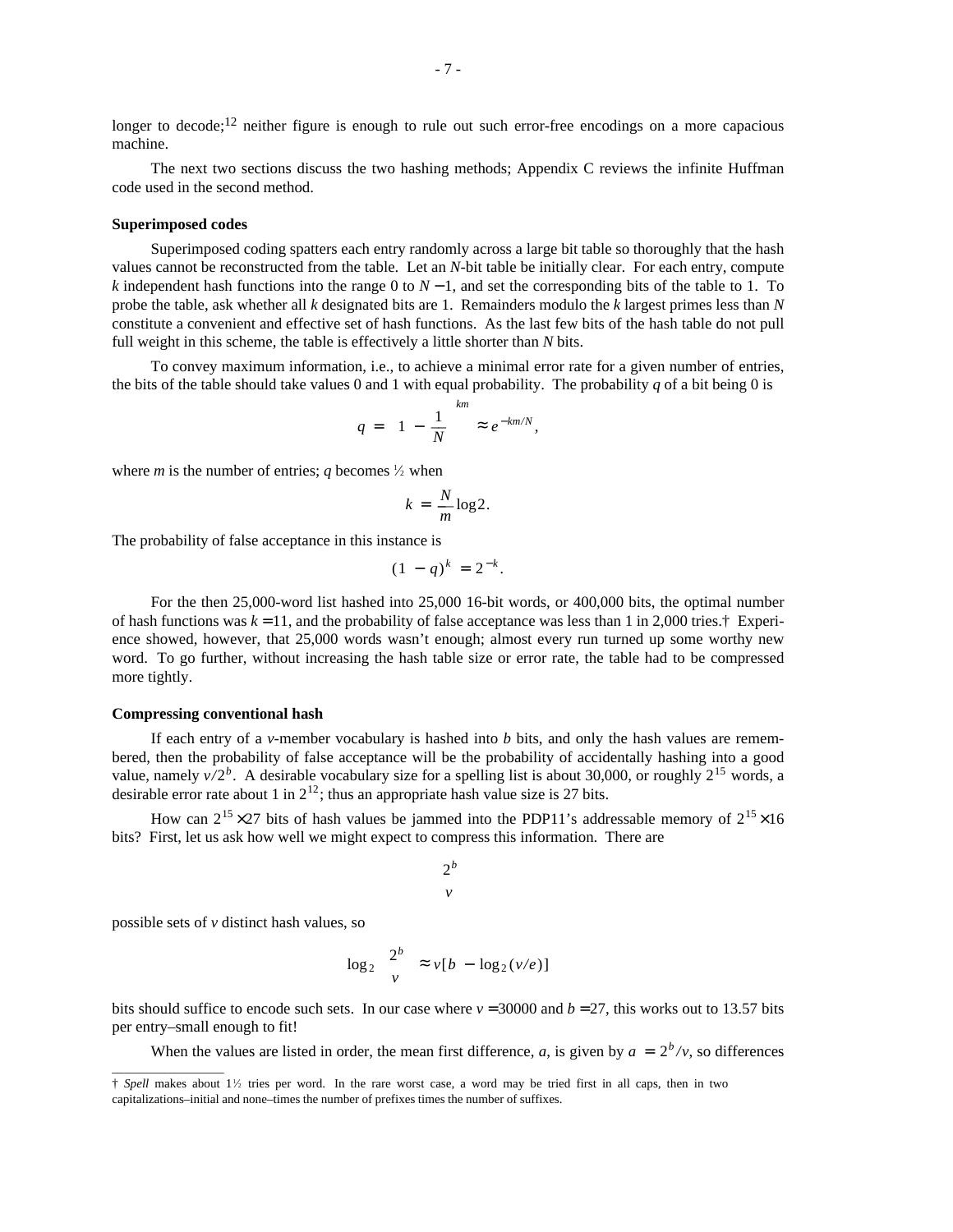should typically be representable in about  $b - \log_2 v$  bits, in our case 12. Thus, by storing differences, we may expect to compress the list of hash values nearly to the information-theoretic limit. All we need is an appropriate variable length code.

To a very good approximation, we may regard the ordered sequence of hash values as having been chosen by a Poisson process with rate  $v/2^b$ . The differences, therefore, must be exponentially distributed with mean  $a = 2^b/v$ . With  $a = 2^{27}/30000$  as before, the simple Huffman code given in Appendix C has an expected codeword length of 13.60 bits. To look up a hash value, one must sum the differences from the beginning until the value sought is reached or surpassed–a time-consuming method indeed. However, by partitioning the table of differences among *M* bins, the search can be speeded up by a factor of *M* without giving up much space. In our case, the expected extra space for breakage and for pointers to 512 bins brings the effective mean codeword length up to 14.01 bits: a tight, but workable fit.

## **Spelling at Bell Labs**

The collected output of the spelling checker, gathered for self-improvement, would be a gold mine for students of human spelling habits. Although I have made no consistent study of errors, in scrutinizing the output of thousands of runs of *spell,* I have noticed a few interesting facts.

Most spelling errors are merely typos. The typical less-than-expert typists who use our system find it a godsend to have a quick plausibility check on their work. And you can almost hear the sighs of relief as you watch the gaffes disappear from the work of the few truly terrible spellers. Even accomplished secretaries hit pay dirt by running *spell;* I suspect that they type a little faster, secure in the knowledge that they can catch many fluffs before their clients see them.

Some self-assured spellers ignore the advice of *spell,* thinking that the elaborate words they use are beyond its ken. Their favorite, and most insistent, misspelling is *idiosyncracy.* Seeing it come up over and over again, I have been led to violate the anonymity of the collected misspellings, so I could tell the perpetrators that, really, the word is *idiosyncrasy.*

My candidate for the most misspelled word at Bell Labs has eight potential flavors, a majority of which I have actually seen used: *acomadate, acomodate, acommadate, acommodate, accomadate, accomodate, accommadate,* and *accommodate.* Scarcely a day passes without somebody misspelling it, but fortunately no one has courage in his convictions about this one; it always gets cleaned up in later revisions.

A goodly number of Bell Labs people from Britain or elsewhere in the Commonwealth write with British spelling, and some tell me that acclimation (or acclimatization) has shaken their certainty about both British and American spelling. In using the spelling checker they had no check on consistency: *spell* would report on all their intended British spellings and overlook the unwanted Americanisms that crept in. I was thus led to attempt a British version of the program. Most of the differences fall into recognizable classes such as *center-centre, color-colour, ether-aether, traveled-travelled,* and *realize-realise.* (In the last instance Fowler prefers *-ize,* but ordinary Britishers tend the other way.) The same automatic methods used in developing the original spelling list served to locate most of the necessary changes, and the spelling list was split into a common core–about 99% of the words–and small annexes for the British and American variants. The *-eled* words required special care. To keep a single stop list, the *-eled* forms had to be stopped for the benefit of British spelling, and then overridden in the American annex. In exactly the same way, *speciality* and *acclimatize* had to be stopped for American and then overridden for British. It takes almost no extra work to maintain the second dialect.

### **Plausible improvements**

This section and the next examine some ways in which the spelling checker might be improved in speed or effectiveness. Peterson refers to further literature on the subject.<sup>13</sup>

Occasional errors due to incomplete control over affixes could, in principle, be suppressed by supplying a complete word list. Sheer bulk argues against carrying this idea through literally: plurals alone will nearly double the size of a spelling list. However the same effect can be obtained by annotating each word of a reduced list to show what affixes may be attached. The Scrabble dictionary<sup>14</sup> and some computer spelling checkers<sup>13</sup> do this. The scheme works reasonably well with suffixes, but not so well with prefixes and suffixes simultaneously. How, for example, can one compactly encode the fact that *deserve* may be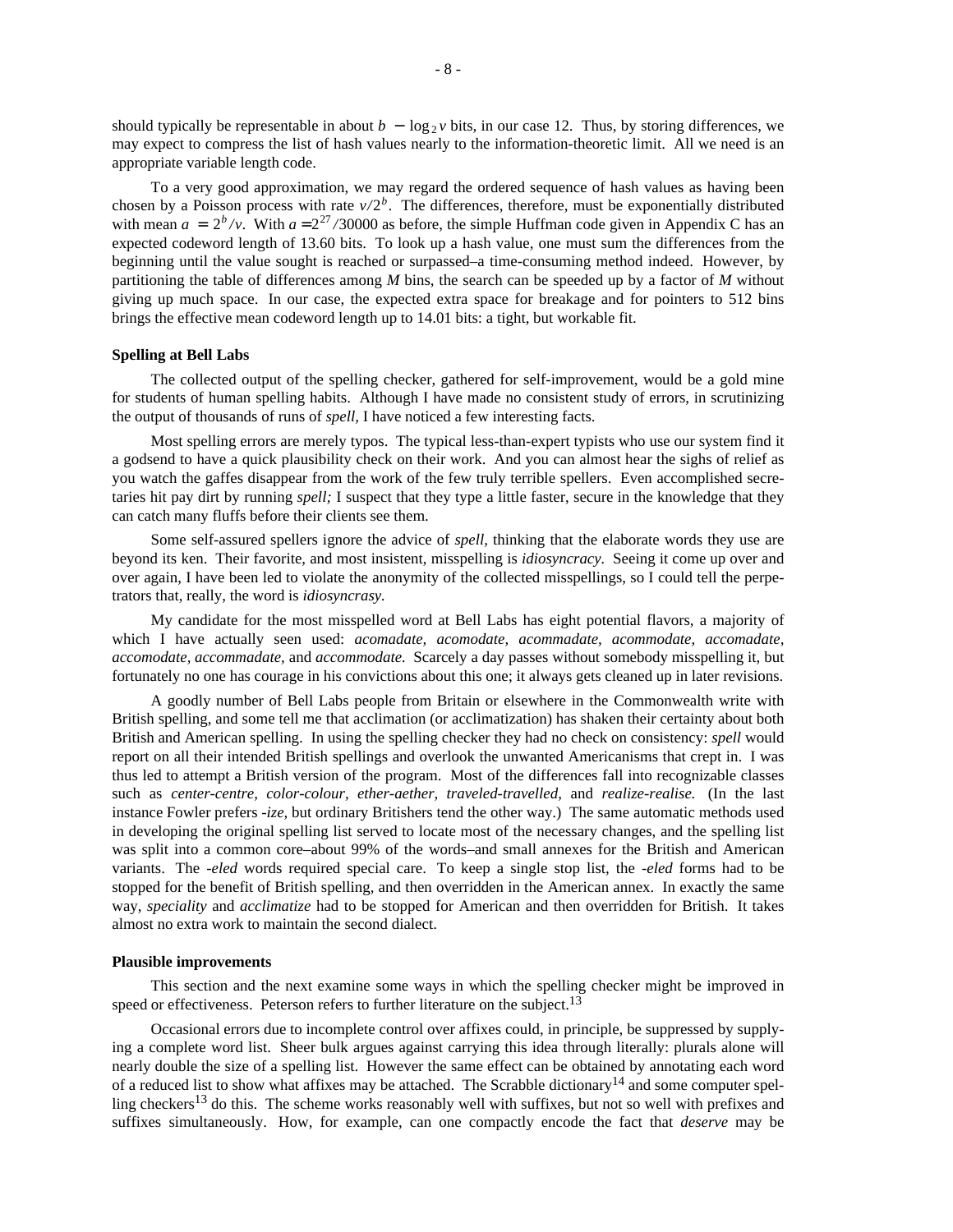modified to make *deserving* and *undeserving* but not *undeserve?* And how can one sensibly predict perfectly reasonable neologisms, say *nonforwarded, decelebrate, drainkeeper,* or *thermoporous?* (I believe that *undeserve* is too bizarre to happen unwittingly, and that it would be counterproductive deliberately to exclude plausible nonce words or new coinages, especially from technical writing, where the new is commonplace. This viewpoint has driven me, somewhat reluctantly, to accept deplorable words like *finalize* and the Bell System's supreme horror, *connectorization.*)

It may be argued that a completely controlled list will suffer only by questioning more words than it should. In my experience, though, users tend to ignore good advice from a spelling checker if spurious advice is too common.† There is a tradeoff between machine recklessness, which lets errors go unreported, and human inattention, which lets reported errors go unnoticed. Without claiming that *spell's* degree of control is ideal, I am nonetheless convinced that a perfectly controlled list would have to be much larger–100,000 to 200,000 words–to work as well.

One halfway approach to control would be to annotate each word with its part(s) of speech, and annotate the affixes with the parts of speech to which they apply and the parts of speech they signify. The words in Webster's collegiate fall into about 120 classes according to the set of parts of speech that a word may have. On the somewhat shaky assumption that a classification for a spelling list would be similar, I estimate that the scheme would increase the storage for the spelling list by about 1/6, as the entropy of the dictionary classification is 2.38 bits. Aside from the effort of classifying 30,000 words, that turns out to be just too much for our 16-bit address space, but would be cheap enough in a roomier environment.

A minor, but possibly useful, improvement would be to include final periods in the ''words'' recognized by *spell* in order to control the style of abbreviations. Period would then be required in contexts like *Mrs.* and *Mr.* and would be regarded as a suffix otherwise.

A filter for high-frequency words may be added at the first stage of the pipeline. This saves some time: discarding the top 200 words according to the Brown corpus–covering somewhat over half of all occurrences in that sample–with a fast finite state algorithm (the UNIX *fgrep* utility<sup>15</sup> for linear-time recognition of a set of strings) reduced the overall processing of a 5,500-word paper from 77 CPU-seconds to 65 on a PDP11/70.

The present spelling checker squeezes the most out of every bit of memory; with more memory, word lookup (about 40% of total processing) could run considerably faster. Huffman-coded hash would be speeded up by partitioning memory into more bins; another 1,000 bytes dedicated to binning overhead would double the speed of lookup. A base-16 Huffman code instead of base-2 would nearly double the speed of lookup by eliminating bit-picking; this stratagem, too, would cost about 1,000 bytes.

Superimposed coding could be speeded up by using a larger, more sparsely populated, bit array. Doubling the memory would accommodate the extra words that Huffman coding squeezes in and also double the lookup speed with no loss of discriminative power.

If lookup speed were doubled, and frequent words were filtered out, the presort (about 20% of total processing) might be dropped in favor of looking the residual words up at each occurrence. The net gain for all these changes would be something like 25%: not very exciting–except possibly in turnaround time–for a program that runs only 10 minutes a day.

If a quick speedup with no extra capability were desired, and memory were no object, I would choose the easier superimposed coding; but it uses storage cavalierly, and offers no opportunities for extra function. The Huffman method, while somewhat slower (10%-20% overall), leaves the door open for exploiting extra memory for word-class information. Of the two methods, it gets the nod for the long run, but one should not forget the incompletely evaluated schemes for compressing clear text without loss.

It has been suggested that data compression may not be necessary at all with larger memories than the minicomputers on which *spell* began, but I would disagree. The Huffman-coded hashed spelling list is only 1/5 the size of the original 250,000 bytes of clear text, an advantage that may well tell in response time when data transfers from secondary memory are taken into account.

 $\_$ 

<sup>†</sup> Anecdotal evidence: *spell* rejects more than 150 words in this paper, which is infested with trash. While I was writing it, I repeatedly overlooked genuine typos buried in the middle of that long list.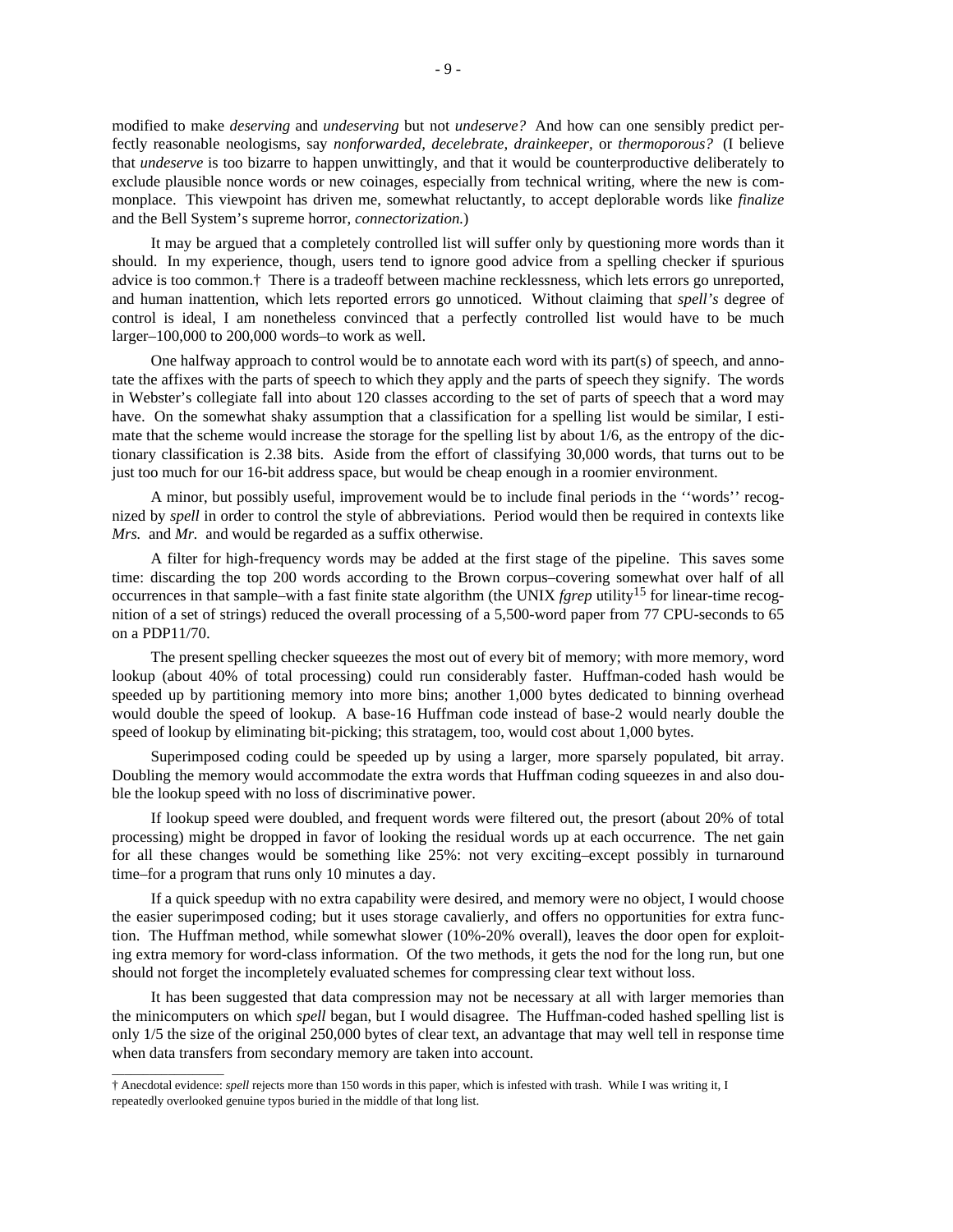# **Appendix A: Suffix rules**

Final *-s.* No other suffix can follow any of these.

| $-hes \rightarrow -he \rightarrow -h$ | $aches \rightarrow \alpha che$ , $arches \rightarrow \alpha rch$ |
|---------------------------------------|------------------------------------------------------------------|
| $-ses \rightarrow -se \rightarrow -s$ | vases→vase, basses→bass                                          |
| $-xes \rightarrow -xe \rightarrow -x$ | $axes \rightarrow$ axe, fixes $\rightarrow$ fix                  |
| $-zes \rightarrow -ze \rightarrow -z$ | $hazes \rightarrow haze, buzzes \rightarrow buzz.$               |
| $-ies$ , $-es$                        | [use the <i>-er</i> rule below]                                  |
| $-s \rightarrow$                      | [not preceded by $s$ ]                                           |
| $\cdot$ 's $\rightarrow$              | [not preceded by $s$ ]                                           |

The suffix *-er* and others treated similarly.

| -ater                            | [do not strip; to avoid <i>creater→create</i> , etc.]                         |
|----------------------------------|-------------------------------------------------------------------------------|
| -cter                            | [do not strip; to avoid reacter→react, etc.]                                  |
| $-ier \rightarrow -y$            | $co pier\rightarrow copv$                                                     |
| $-er \rightarrow -e \rightarrow$ | baker $\rightarrow$ bake, smaller $\rightarrow$ small                         |
|                                  | [the following suffixes are treated similarly]                                |
| $-ied$ . $-ed$                   | curried→curry, bored→bore, seated→seat                                        |
| $-ies$ , $-es$                   | flies $\rightarrow$ fly, palates $\rightarrow$ palate, woos $\rightarrow$ woo |
| $-iest, -est$                    | liveliest→lively, wisest→wise, strongest→strong                               |
|                                  |                                                                               |

The suffix *-ing* and others treated similarly.

| $-ing \rightarrow -e \rightarrow$ | living $\rightarrow$ live, laughing $\rightarrow$ laugh                        |
|-----------------------------------|--------------------------------------------------------------------------------|
|                                   | [the following suffixes are treated similarly]                                 |
| -ist                              | $style$ , $\rightarrow$ style, dentist $\rightarrow$ dent                      |
| -ism                              | $cubism \rightarrow cube, socialism \rightarrow social$                        |
| -ity                              | $scarcity \rightarrow \text{scarce}, \text{rapidity} \rightarrow \text{rapid}$ |
| -ize                              | $lionic \rightarrow lion$                                                      |
| -able                             | [except after c and g] livable $\rightarrow$ live, portable $\rightarrow$ port |

Exceptions to the *-ing* rule.

| -blity                     | [stop, to avoid <i>noblity</i> $\rightarrow$ <i>noble</i> ] |
|----------------------------|-------------------------------------------------------------|
| $-bility \rightarrow -ble$ | $nobility \rightarrow noble$                                |
| -fiable $\rightarrow$ -fy  | identity                                                    |
| $-logist \rightarrow-logy$ | $psychologist \rightarrow psychology$                       |

Suffixes that are simply replaced.

| -graphic $\rightarrow$ -graphy photographic $\rightarrow$ photography |
|-----------------------------------------------------------------------|
| $style\rightarrow$ stylistic $\rightarrow$ stylist                    |
| $martensitic \rightarrow martensite$ , politic $\rightarrow$ polite   |
| ladvlike→ladv                                                         |
| $biologic \rightarrow biology$                                        |
| $b$ attlement $\rightarrow$ battle                                    |
| $supplemental \rightarrow supplement$                                 |
| thermometry $\rightarrow$ thermometer                                 |
| inadvertence→inadvertent                                              |
| $potency \rightarrow potent$                                          |
| $discipleship \rightarrow disciple$                                   |
| $m$ <i>ystical</i> $\rightarrow$ <i>mystic</i>                        |
| regional-region, national-mation                                      |
|                                                                       |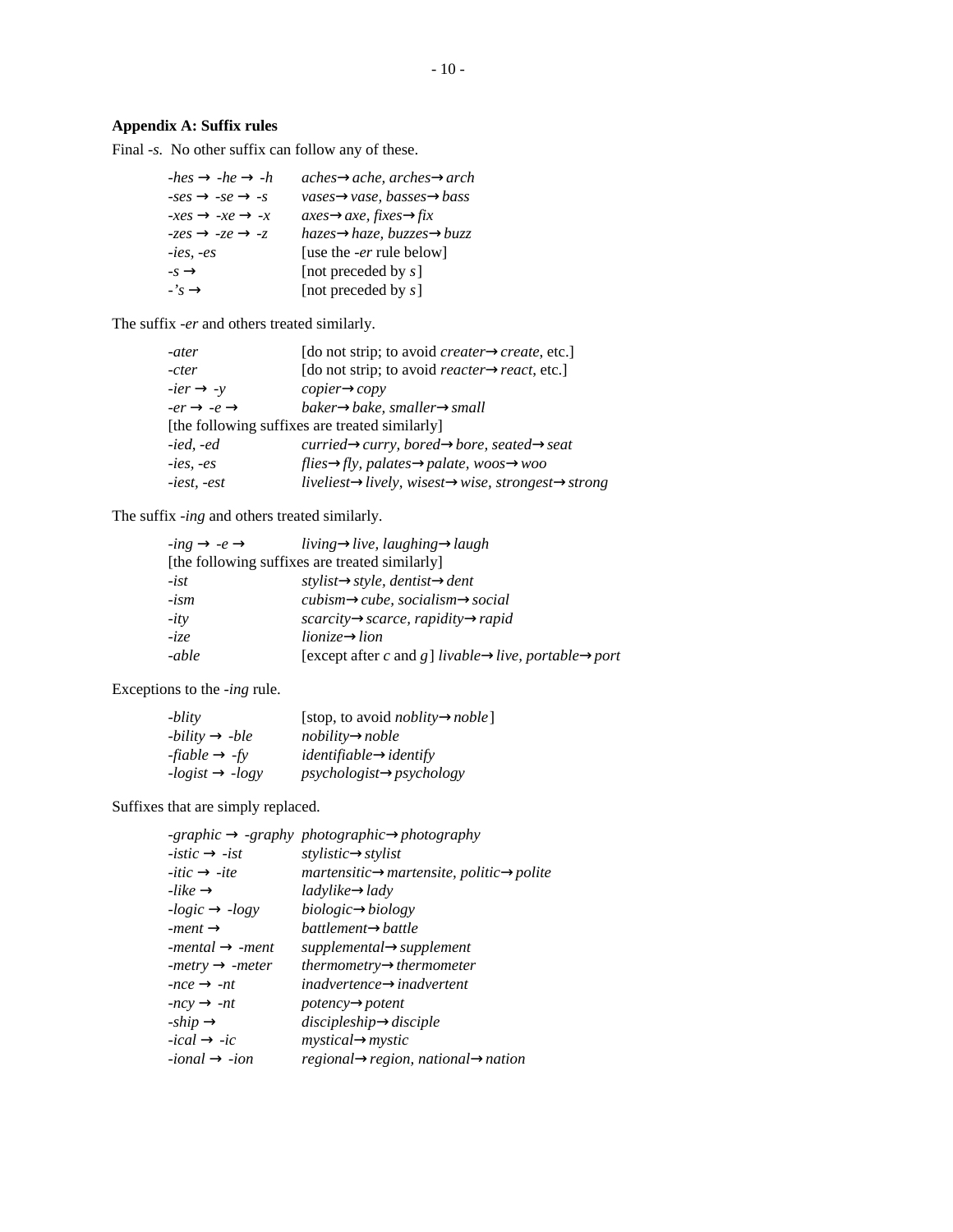| $-bly \rightarrow -ble$ | <i>horribly</i> $\rightarrow$ <i>horrible</i> [a unique case]        |
|-------------------------|----------------------------------------------------------------------|
| [fRthe usual cases]     |                                                                      |
| $-ily \rightarrow -y$   | $scantily \rightarrow scanty$                                        |
| $-lv \rightarrow$       | $partlv \rightarrow part$                                            |
|                         | [the following suffixes are treated similarly]                       |
| -iful, -ful             | $dutiful \rightarrow duty, \, harmful \rightarrow harm$              |
| -ihood, -hood           | likelihood $\rightarrow$ likely, neighborhood $\rightarrow$ neighbor |
| -iless, -less           | $penniless \rightarrow penny, listless \rightarrow list$             |
| <i>-iness, -ness</i>    | $heartiness \rightarrow hearty, coolness \rightarrow cool$           |

Suffixes *-ly, -ful*, etc., that are stripped except after *i*.

The suffix *-tion* and relatives.

| <i>-ification</i> $\rightarrow$ <i>-ify</i> | $specification \rightarrow specifv$                                  |
|---------------------------------------------|----------------------------------------------------------------------|
| $-ization \rightarrow -ize$                 | $rationalization \rightarrow rationalize$                            |
| $-ction \rightarrow -ct$                    | $detection \rightarrow detect$                                       |
| $-rtion \rightarrow -rt$                    | $exertion \rightarrow exert$                                         |
| -ation $\rightarrow$ -ate                   | $creation \rightarrow create$                                        |
| $-ator \rightarrow -ate$                    | $create \rightarrow create$                                          |
| $-ctor \rightarrow -ct$                     | $detector \rightarrow detector$ [see also -ater and -cter under -er] |
| $-ive \rightarrow -ion$                     | $create \rightarrow creation, decisive \rightarrow decision$         |

Suffixes pertinent only to capitalized words.

| $-an \rightarrow -a$     | $American \rightarrow America$       |  |  |
|--------------------------|--------------------------------------|--|--|
| $-onian \rightarrow -on$ | $Jeffersonian \rightarrow Jefferson$ |  |  |

## **Appendix B: Prefixes**

| intra-   | mono-          | re-     |
|----------|----------------|---------|
| inter-   | multi-         | semi-   |
| $iso-$   | non-           | stereo- |
| kilo-    | out-           | $sub-$  |
| magneto- | over-          | super-  |
| meta-    | photo-         | tele-   |
| micro-   | poly-          | thermo- |
| mid-     | pre-           | ultra-  |
| milli-   | <i>pseudo-</i> | under-  |
| mis-     | <i>psycho-</i> | $un-$   |
|          |                |         |

#### **Appendix C: Infinite Huffman codes**

It is easy to see that an infinite set of messages with independent probabilities  $1/2$ ,  $1/4$ ,  $1/8$ , ... has an entropy of 2 bits and a perfect Huffman code 0, 10, 110, 1110, ... This geometric series, which is selfsimilar in that any tail is a scaled replica of the whole, has a self-similar code: any tail is a shifted and 1 padded replica of the whole. In general, a set of probabilities

$$
P_i = (1 - r)r^i, \quad i = 0, 1, 2, ...,
$$

where  $r^m = \frac{1}{2}$  for some integer *m*, will be self-similar in blocks of length *m*: removing an initial block scales the series by a factor of two. We expect an appropriate code also to be self-similar in blocks of *m*, with each block 1 bit longer than the block before. Such codes have been described by Golomb.<sup>16</sup> For general *r*, *m* must be taken to be the least integer such that  $r^m \leq \frac{1}{2}$ .<sup>17</sup>

Without loss of generality, let the first codeword of length *k* end in zero and let succeeding codewords of that length count in binary. If the value of the first codeword is 2*x*, then by self-similarity the *m*th succeeding codeword must be  $2^k + 2x$ . Furthermore, the *k*-bit prefix of this  $k + 1$ -bit codeword must have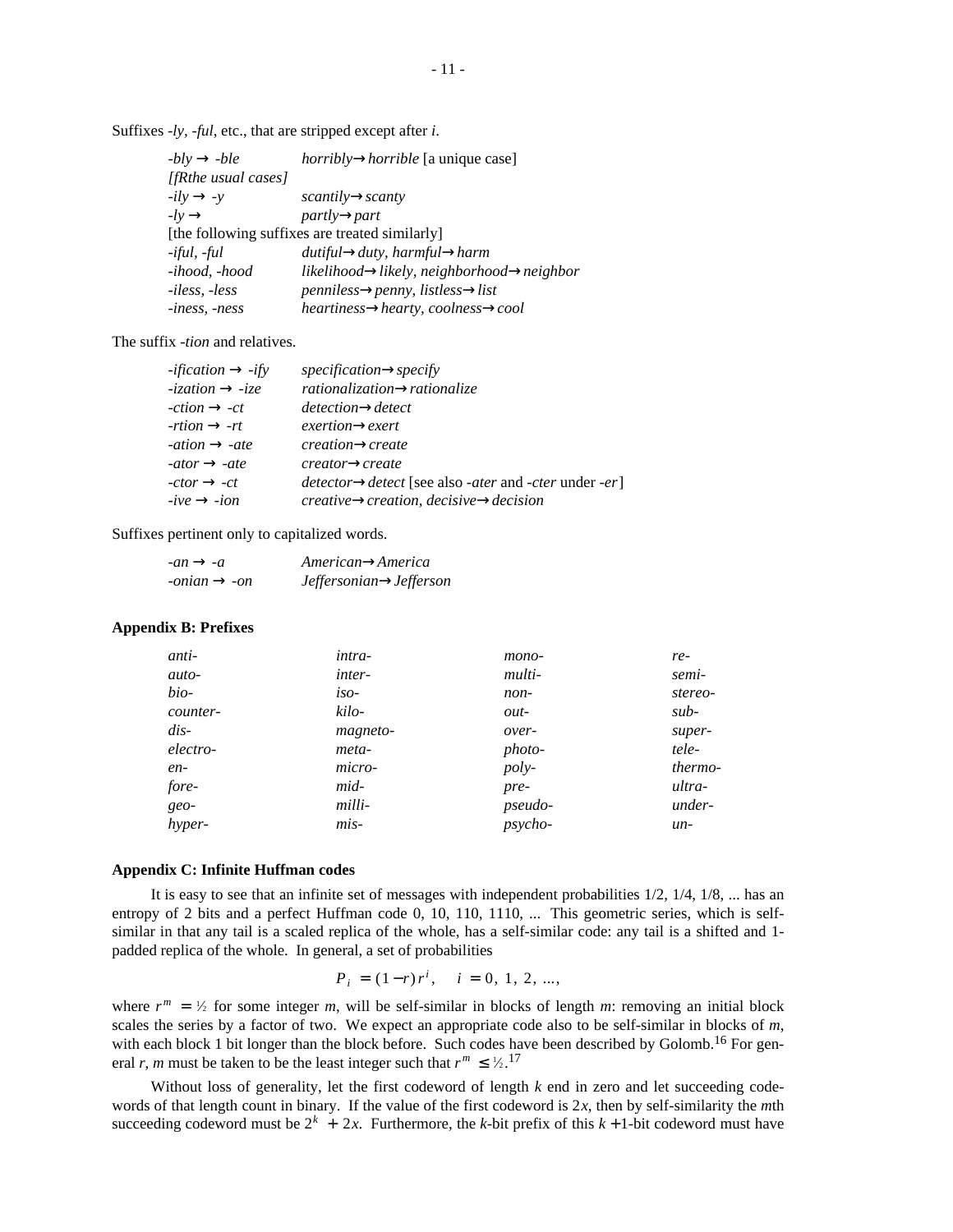value  $2x + m$ , lest there be a wasted *k*-bit pattern.

To illustrate the preceding reasoning, let us take  $k = 4$  and  $x = 3$ . The code runs

| $k = 4$          |   |   |   |       |  |
|------------------|---|---|---|-------|--|
| $\boldsymbol{0}$ | 1 | 1 | 0 |       |  |
| $\overline{0}$   | 1 | 1 | 1 |       |  |
| 1                | 0 | 0 | 0 | $m=5$ |  |
| 1                | 0 | 0 | 1 |       |  |
| 1                | 0 | 1 | 0 |       |  |
| 1                | 0 | 1 | 1 | 0     |  |
| 1                | 0 | 1 | 1 | 1     |  |
| 1                | 1 | 0 | 0 | 0     |  |
| 1                | 1 | 0 | 0 | 1     |  |
| 1                | 1 | 0 | 1 | 0     |  |
| etc.             |   |   |   |       |  |

The code is clearly self-similar by blocks of length  $m = 5$ , and the overlapped extension of the first block shows how the *k*-bit codes count from  $2x = 6$  up to  $2x + m = 11$  in running through one block and into the next.

For a given *m*, the length of the codewords in the first full block of equal-length codewords is the least integer *k* that satisfies

$$
2(2x + m) = 2^k + 2x
$$

for some nonnegative integer *x*. Hence

$$
k = |\log_2 2m|,
$$
  

$$
x = 2^{k-1} - m = 2^{\lceil \log_2 m \rceil} - m.
$$

From the known mean *a*, we can compute  $r = a/(1 + a)$ , then  $m = -\log 2/\log r$ , and finally *k* and *x*. When  $x \neq 0$ , the first *x* codewords of the entire code have length  $k - 1$  and values 0 through  $x - 1$ . The full code for the illustration is  $\mathcal{L} = \{ \mathcal{L} \}$ 

| 0 | 0    | 0        |         |       |
|---|------|----------|---------|-------|
| 0 | 0    | 1        | $x = 3$ |       |
| 0 | 1    | 0        |         |       |
| 0 | 1    |          | 0       |       |
| 0 | 1    | 1        | 1       |       |
|   | 0    | 0        | 0       | $m=5$ |
| 1 | 0    | $\theta$ | 1       |       |
|   | 0    |          | 0       |       |
|   | 0    |          |         | 0     |
|   | etc. |          |         |       |

Decoding is easy. If *w*, the first  $k-1$  bits of cipher text, is less than *x*, then the first word of cipher text is  $w$ , as is the first word of clear text. Otherwise extend  $w$  one bit at a time until  $u$ , its least significant  $k$ bits, becomes less than  $2x + m$ . The first word of cipher text is again *w*, and the first word of clear is  $x + u + (s - 1) m$ , where *s* is the number of bits of extension.

The expected codeword length is

$$
\sum_{i=0}^{\infty} P_i L_i = k - 1 + \frac{r^x}{1 - r^m},
$$

where  $L_i$  is the length of the *i*th codeword. Recalling that  $r^m = \frac{1}{2}$ , we finally find the mean length of a codeword to be  $k - 1 + 2r^x$ , which varies between  $k$  and  $k + 1$  as  $x$  varies between  $m$  and 0.